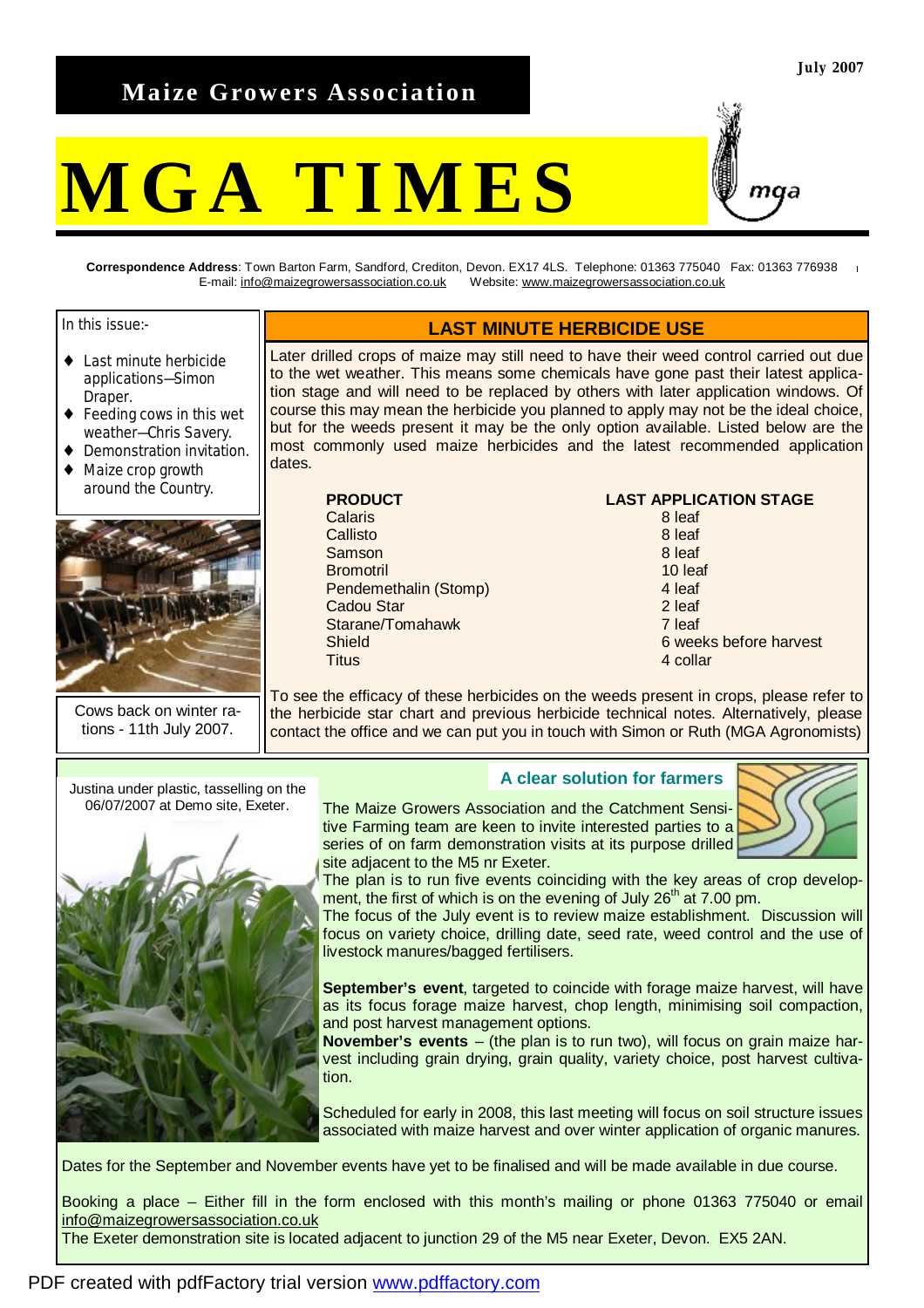## **WE CAN'T CONTROL THE WEATHER, BUT WE MUST TRY TO CONTROL THE REST**

This season's weather could not be more different from last year, and farms are desperately awaiting a dry spell, writes Chris Savery, MGA Nutritionist. Prolonged wet weather has eventually forced all but the most determined grazers to re-house cows at some stage, rather than just buffer feed. This is dramatic for July and is reflected in milk production concerns as well as difficulty in harvesting.

Most dairy farmers have struggled since the wet weather began to maintain quality grass in front of the cows. But, despite topping and rotating to maintain best presentation – the wet has led to damage to the swards and a loss of milk. Not only do cows not want graze wet grass in wet conditions – they know there will be feed available in the trough! This makes



life difficult and means that daily intakes, milk produced and cow behaviour must be watched closely if losses are to be avoided.

No one is keen to reduce the production from grazing, but if the weather is excessively wet, the buffer feed must provide an adequate alternative. That means ensuring that cows have sufficient time to eat all they need. I am sceptical whether giving the cow the choice to wander between field and trough is adequate. Too often I believe the cow makes the wrong decision. If insufficient buffer is eaten, milk yield will decrease but more will also be lost. Declining milk fat and protein % together, generally reflect falling intakes. Poor bulling activity and if prolonged, poor PD results will commonly be the findings from difficult grazing conditions.

By the time gateways and tracks are good enough to travel again, the grazing is likely to have romped away. Make a decision whether immediate grazing, topping or taking for hay / silage is most appropriate. If to be grazed, you must get back to a dense leafy sward as soon as possible, with some missed fertiliser also necessary. Prospects could then be good for summer grazing.

Many have 2<sup>nd</sup> cut crops waiting to be cut when the ground is dry enough. With heavy crops likely, try to avoid cutting when the crop is wet. If you do, spread the crop immediately as wilting in a large swath is minimal. If weather remains particularly catchy, picking up sooner will be preferable to getting wet again on the ground. An inoculant additive may help, but more importantly the grass must be clean and uncontaminated, with rapid but conscientious ensiling required. Freedom from contamination must be checked if grazing fields are to be conserved; hay may even be possible yet?

Those with wholecrop to do must be careful that the crop does not become too mature. Crops are advanced and a change to fine weather will mean that grains may become too hard. They will then require milling during harvest if they are to be digested, and an appropriate storage system must be followed.

Considerable silage has been fed as buffer, and many have still to catch up with maize / wholecrop stocks. But overall, stocks should be replenished this year. The quality of the forage – unless you were the early bird who achieved quality 1<sup>st</sup> and 2<sup>nd</sup> cuts before the storm! – will be more mature than desired. Whilst the rain has come down, all feed prices have gone up, but how far they will go we do not know. However, it is important that if not done already done so, you give serious thought to what is to be fed this winter. Energy and protein feeds are



expensive and with export restrictions still in place and power stations requiring fuel, there are less feeds to choose from. It follows that the market will be very competitive, and you will to a large extent 'get what you pay for'. Beware of lower price, low quality blends and compounds.

Feeding less of a better quality feed leaves more room for forage.

**Last word! -** Looking out of the office window on a lovely sunny afternoon, I wonder why the cows are still indoors during the night, but if you look at the photo that accompanies Chris Savery's article above, you will realise that our tracks are not good for cows in wet conditions. They are out during the day but we are keeping them indoors at night. Since bringing them in milk quality and yield has gone up and cell counts have dropped, should they be in all the time? Although it has been wet down in the South West we can't really complain when you see the images of houses and crops under water for over a week, in the North and North east of the Country.